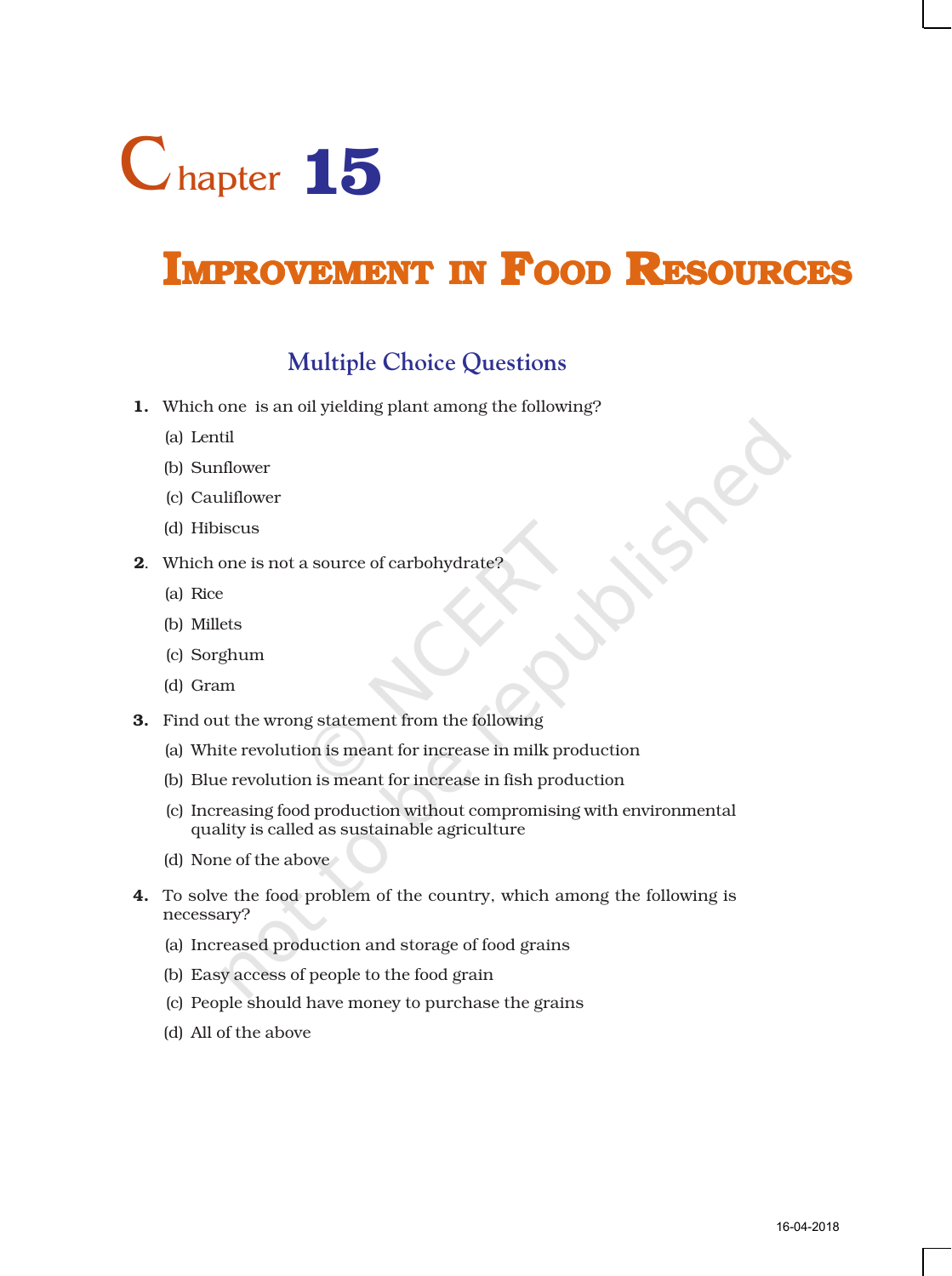- 5. Find out the correct sentence
	- (i) Hybridisation means crossing between genetically dissimilar plants
	- (ii) Cross between two varieties is called as inter specific hybridisation
	- (iii) Introducing genes of desired character into a plant gives genetically modified crop
	- (iv) Cross between plants of two species is called as inter varietal hybridisation
	- (a) (i) and (iii)
	- (b) (ii) and (iv)
	- (c) (ii) and (iii)
	- (d) (iii) and (iv)
- 6. Weeds affect the crop plants by
	- (a) killing of plants in field before they grow
	- (b) dominating the plants to grow
	- (c) competing for various resources of crops (plants) causing low availability of nutrients
	- (d) all of the above.
- 7. Which one of the following species of honey bee is an Italian species?
	- (a) *Apis dorsata*
	- (b) *Apis florae*
	- (c) *Apis cerana indica*
	- (d) *Apis mellifera*
- 8. Find out the correct sentence about manure
	- (i) Manure contains large quantities of organic matter and small quantities of nutrients.
	- (ii) It increases the water holding capacity of sandy soil.
	- (iii) It helps in draining out of excess of water from clayey soil.
	- (iv) Its excessive use pollutes environment because it is made of animal excretory waste.
	- (a) (i) and (iii)
	- (b) (i) and (ii)
	- (c) (ii) and (iii)
	- (d) (iii) and (iv)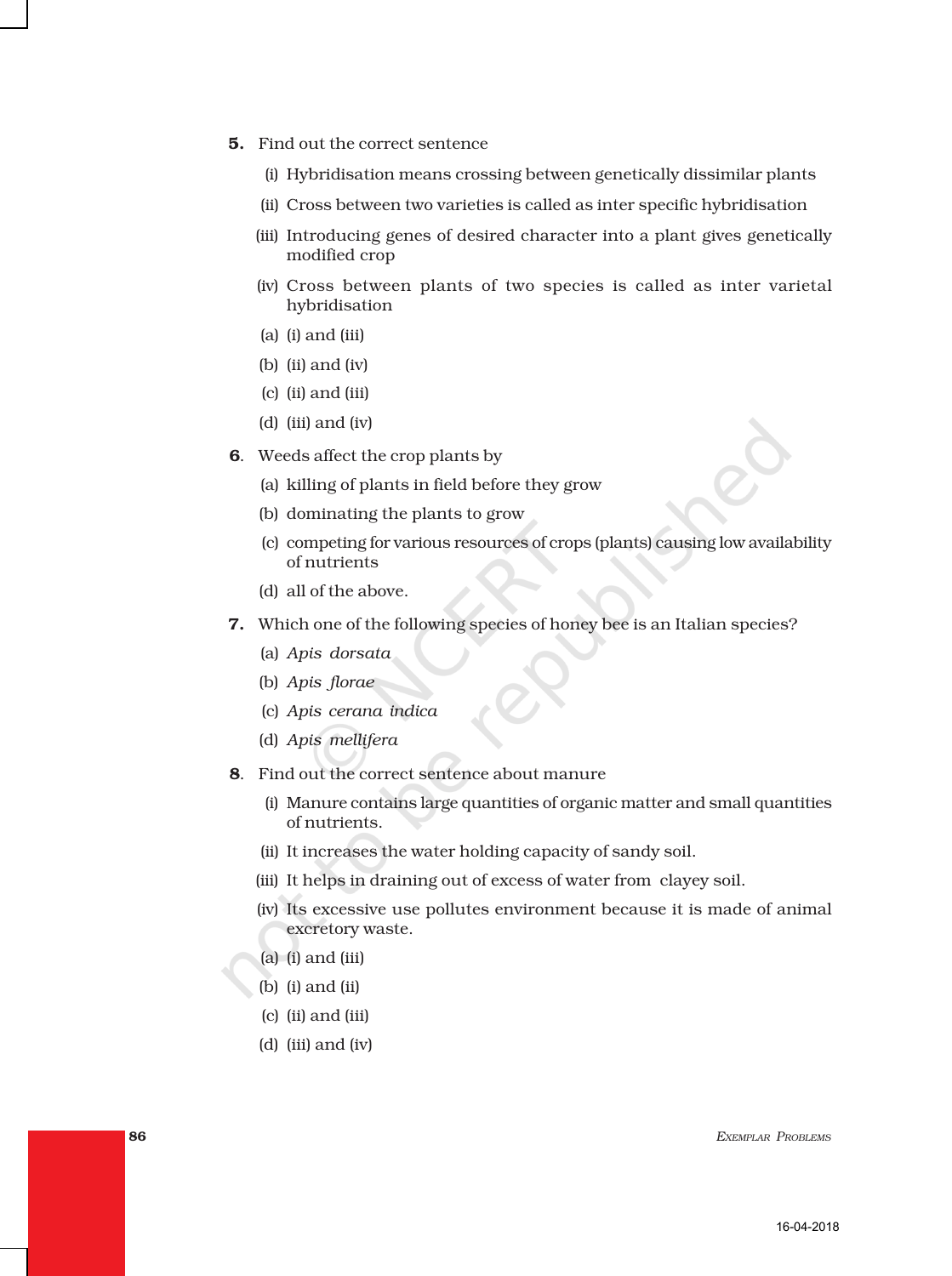- 9. Cattle husbandry is done for the following purposes
	- (i) Milk Production
	- (ii) Agricultural work
	- (iii) Meat production
	- (iv) Egg production
	- (a) (i), (ii) and (iii)
	- (b) (ii), (iii) and (iv)
	- (c) (iii) and (iv)
	- (d) (i) and (iv)

### 10. Which of the following are Indian cattle?

- (i) *Bos indicus*
- (ii) *Bos domestica*
- (iii) *Bos bubalis*
- (iv) *Bos vulgaris*
- (a) (i) and (iii)
- (b) (i) and (ii)
- (c) (ii) and (iii)
- (d) (iii) and (iv)

## 11. Which of the following are exotic breeds?

- (i) Brawn
- (ii) Jersey
- (iii) Brown Swiss
- (iv) Jersey Swiss
- (a) (i) and (iii)
- (b) (ii) and (iii)
- (c) (i) and (iv)
- (d) (ii) and (iv)
- 12. Poultry farming is undertaken to raise following
	- (i) Egg production
	- (ii) Feather production
	- (iii) Chicken meat
	- (iv) Milk production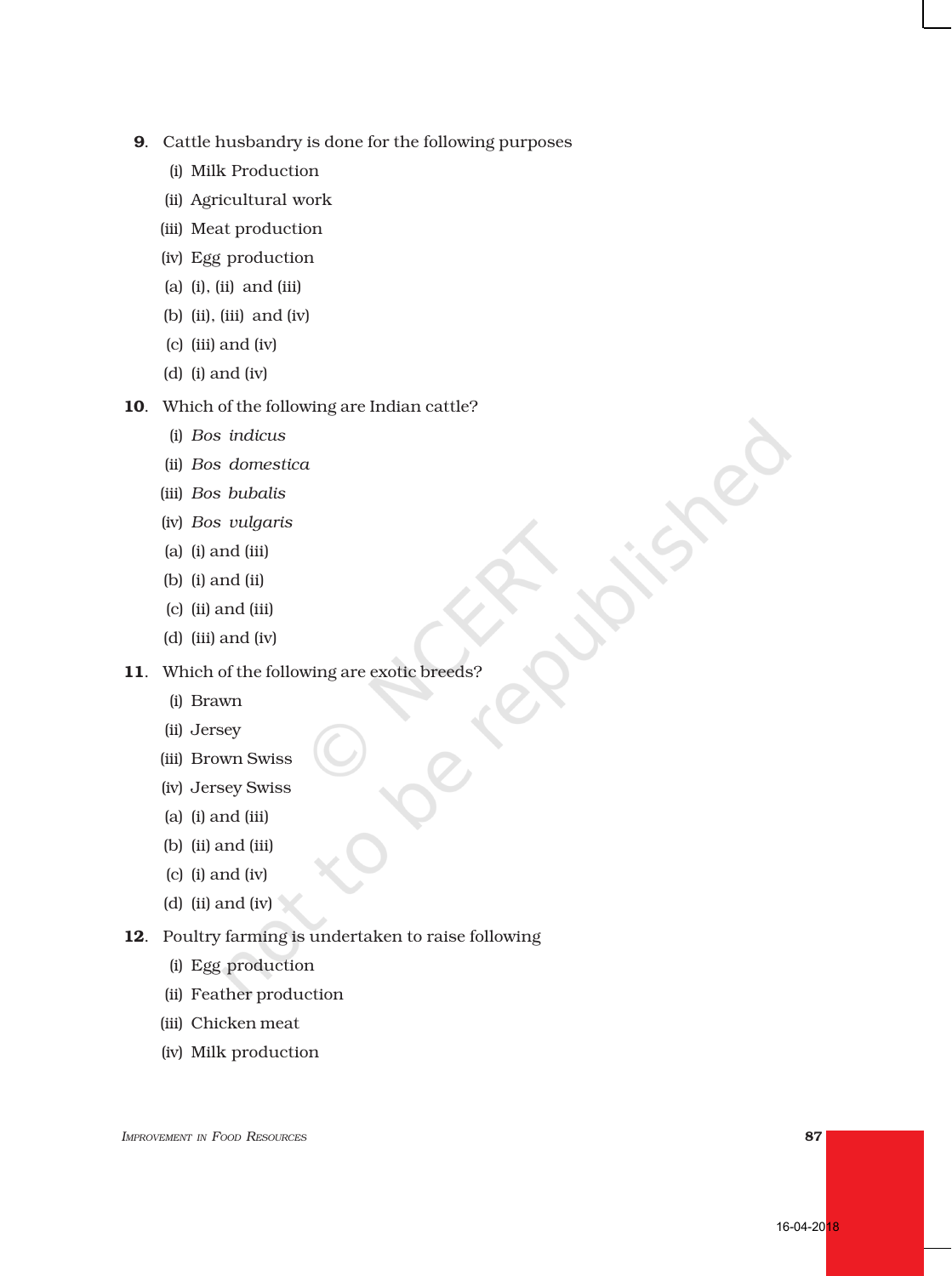- (a) (i) and (iii)
- (b) (i) and (ii)
- (c) (ii) and (iii)
- (d) (iii) and (iv)
- 13. Poultry fowl are susceptible to the following pathogens
	- (a) Viruses
	- (b) Bacteria
	- (c) Fungi
	- (d) All of the above
- 14. Which one of the following fishes is a surface feeder?
	- (a) Rohus
	- (b) Mrigals
	- (c) Common carps
	- (d) Catlas
- 15. Animal husbandry is the scientific management of
	- (i) animal breeding
	- (ii) culture of animals
	- (iii) animal livestock
	- (iv) rearing of animals
	- (a) (i), (ii) and (iii)
	- (b) (ii), (iii) and (iv)
	- (c) (i), (ii) and (iv)
	- (d) (i), (iii) and (iv)
- 16. Which one of the following nutrients is not available in fertilizers?
	- (a) Nitrogen
	- (b) Phosphorus
	- (c) Iron
	- (d) Potassium
- 17. Preventive and control measures adopted for the storage of grains include
	- (a) strict cleaning
	- (b) proper disjoining
	- (c) fumigation
	- (d) all of the above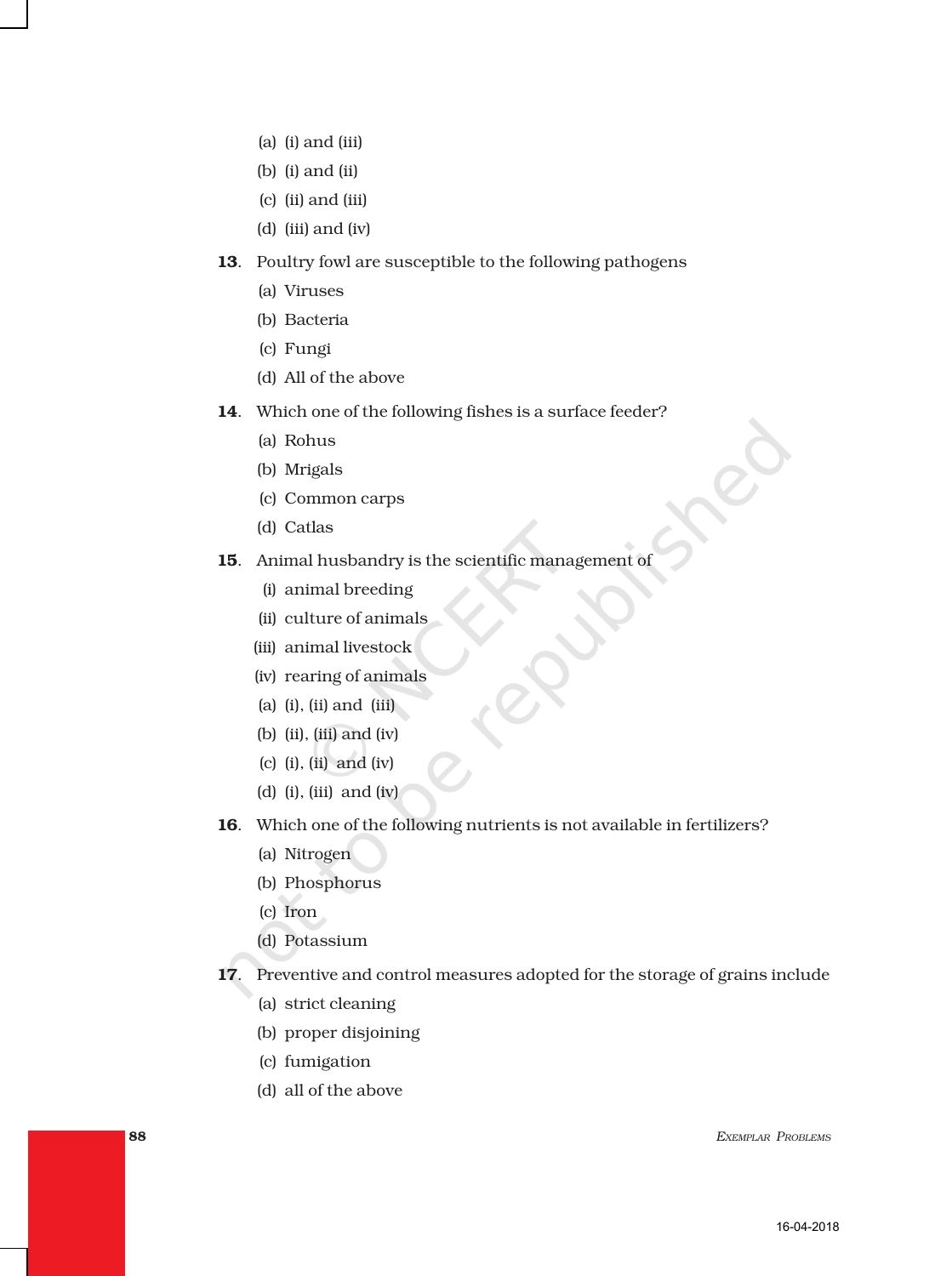## **Short Answer Questions**

18. Match the column **A** with the column **B** 

## $(A)$  (B)

- (a) Catla (i) Bottom feeders
- (b) Rohu (ii) Surface feeders
- (c) Mrigal (iii) Middle-zone feeders
- (d) Fish farming (iv) Culture fishery
- 19. Fill in the blanks
	- (a) Pigeon pea is a good source of ———.
	- (b) Berseem is an important———crop.
	- (c) The crops which are grown in rainy season are called———crops.
	- (d) ———are rich in vitamins.
	- (f) ——— crop grows in winter season.
- 20. What is a GM crop? Name any one such crop which is grown in India.
- 21. List out some useful traits in improved crop?
- 22. Why is organic matter important for crop production?
- 23. Why is excess use of fertilizers detrimental for environment?
- 24. Give one word for the following
	- (a) Farming without the use of chemicals as fertilizers, herbicides and pesticides is known as ———.
	- (b) Growing of wheat and groundnut on the same field is called as ———.
	- (c) Planting soyabean and maize in alternate rows in the same field is called  $\overline{a}$ s –
	- (d) Growing different crops on a piece of land in pre-planned succession is known as-
	- (e) *Xanthium* and *Parthenium* are commonly known as———.
	- (f) Causal organism of any disease is called as  $-\frac{1}{2}$
- 25. Match the following A and B

- $(A)$  (B)
- (a) Cattle used for tilling and carting (i) Milk producing female
- (b) Indian breed of chicken (ii) Broiler
- (c) Sahiwal, Red Sindhi (iii) Drought animals
- 
- (e) Chicken better fed for obtaining (v) Aseel meat
- 
- 
- (d) Milch (iv) Local breed of cattle
	-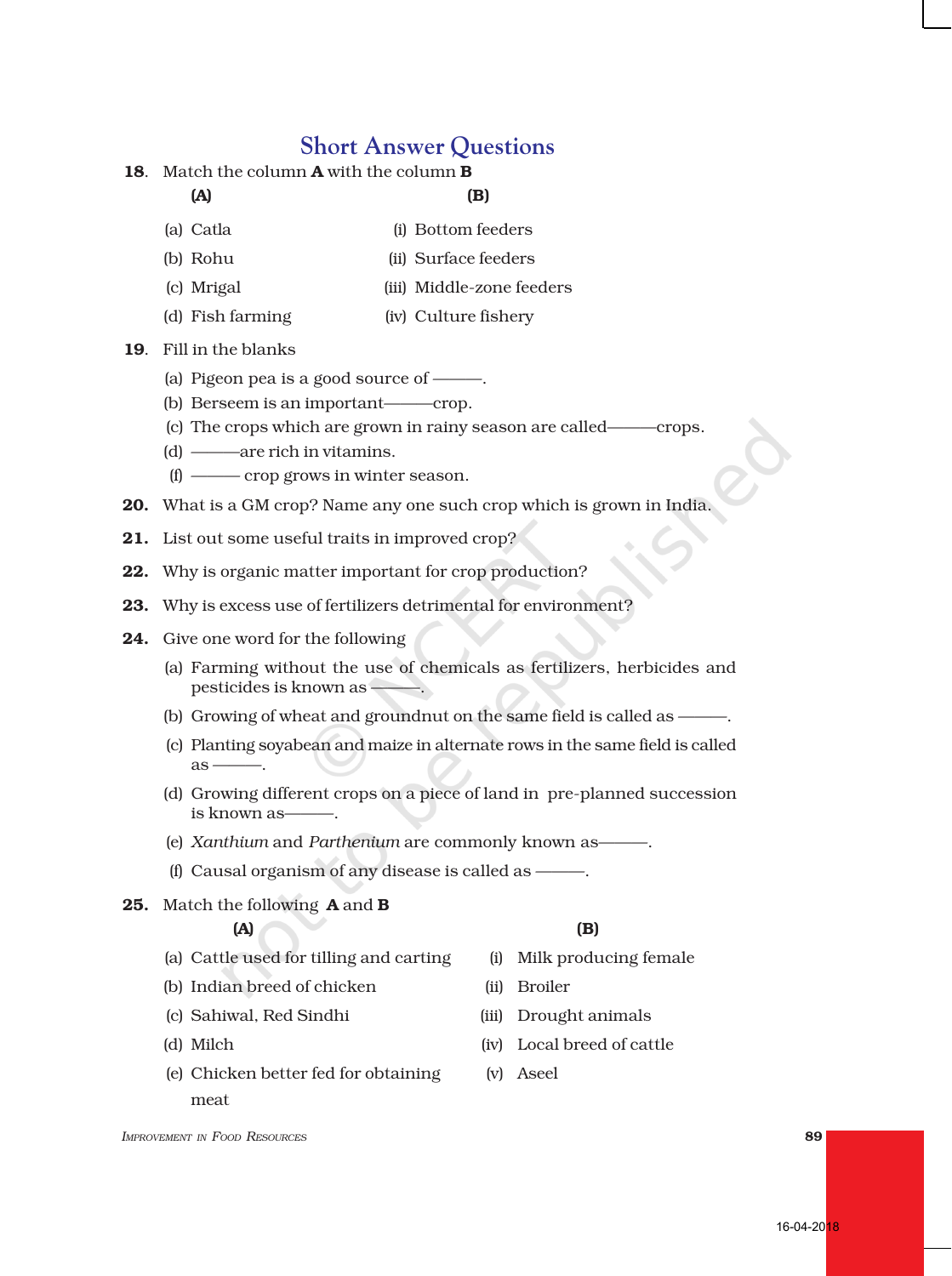- 26. If there is low rainfall in a village throughout the year, what measures will you suggest to the farmers for better cropping?
- 27. Group the following and tabulate them as energy yielding, protein yielding, oil yielding and fodder crop. Wheat, rice, berseem, maize, gram, oat, pigeon gram, sudan grass, lentil, soyabean, groundnut, castor and mustard.
- 28. Define the term hybridization and photoperiod.
- 29. Fill in the blanks
	- (a) Photoperiod affect the————.
	- (b) Kharif crops are cultivated from————to————.
	- (c) Rabi crops are cultivated from————to————.
	- (d) Paddy, maize, green gram and black gram are————crops.
	- (e) Wheat, gram, pea, mustard are————crops.
- 30. Cultivation practices and crop yield are related to environmental condition. Explain.
- 31. Fill in the blanks
	- (a) A total of———nutrients are essential to plants.
	- (b) ———and———are supplied by air to plants.
	- (c) ———is supplied by water to plants.
	- (d) Soil supply———nutrients to plants.
	- (e) nutrients are required in large quantity and called as
	- (f) ——— nutrients are needed in small quantity for plants and are  $called$   $-$
- 32. Differentiate between compost and vermicompost?
- 33. Arrange these statements in correct sequence of preparation of green manure.
	- (a) Green plants are decomposed in soil.
	- (b) Green plants are cultivated for preparing manure or crop plant parts are used.
	- (c) Plants are ploughed and mixed into the soil.
	- (d) After decomposition it becomes green manure.
- 34. An Italian bee variety *A. mellifera* has been introduced in India for honey production. Write about its merits over other varieties.
- 35. In agricultural practices, higher input gives higher yield. Discuss how?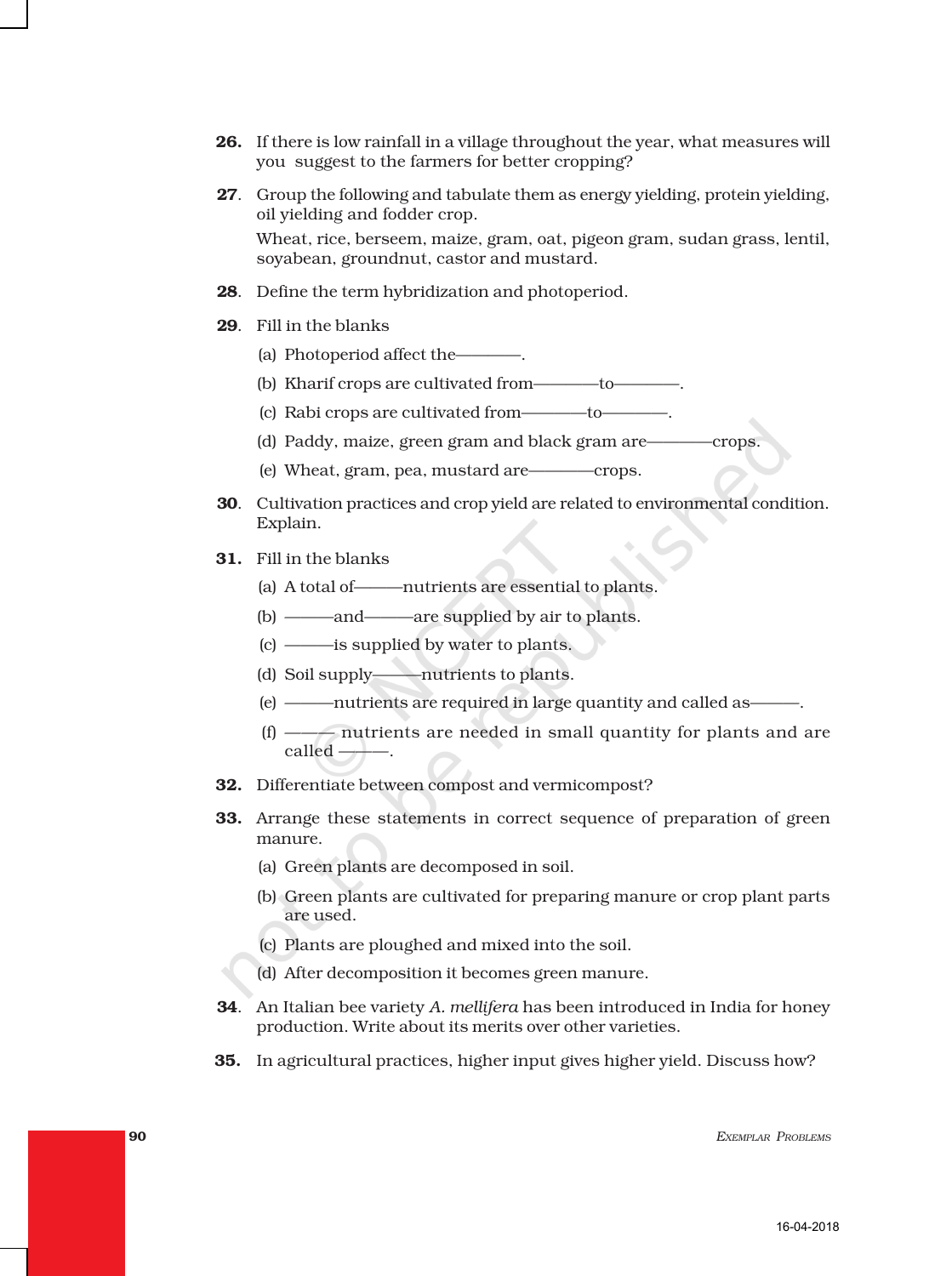## **Long Answer Questions**

- 36. Discuss the role of hybridisation in crop improvement.
- 37. Define (i) Vermicompost
	- (ii) Green manure
	- (iii) Bio fertilizer
- 38. Discuss various methods for weed control.
- 39. Differentiate between the following
	- (i) Capture fishery and Culture fishery
	- (ii) Mixed cropping and Inter cropping
	- (iii) Bee keeping and Poultry farming
- 40. Give the merits and demerits of fish culture?
- 41. What do you understand by composite fish culture?
- 42. Why bee keeping should be done in good pasturage?
- 43. Write the modes by which insects affect the crop yield.
- 44. Discuss why pesticides are used in very accurate concentration and in very appropriate manner?
- 45. Name two types of animal feed and write their functions.
- 46. What would happen if poultry birds are larger in size and have no summer adaptation capacity? In order to get small sized poultry birds, having summer adaptability, what method will be employed?
- 47. Suggest some preventive measures for the diseases of poultry birds.
- 48. Figure15.1 shows the two crop fields [Plots A and B] have been treated by manures and chemical fertilizers respectively, keeping other environmental factors same. Observe the graph and answer the following questions.
	- (i) Why does plot B show sudden increase and then gradual decrease in yield?
	- (ii) Why is the highest peak in plot A graph slightly delayed?
	- (ii) What is the reason for the different pattern of the two graphs?



*IMPROVEMENT IN FOOD RESOURCES* 91